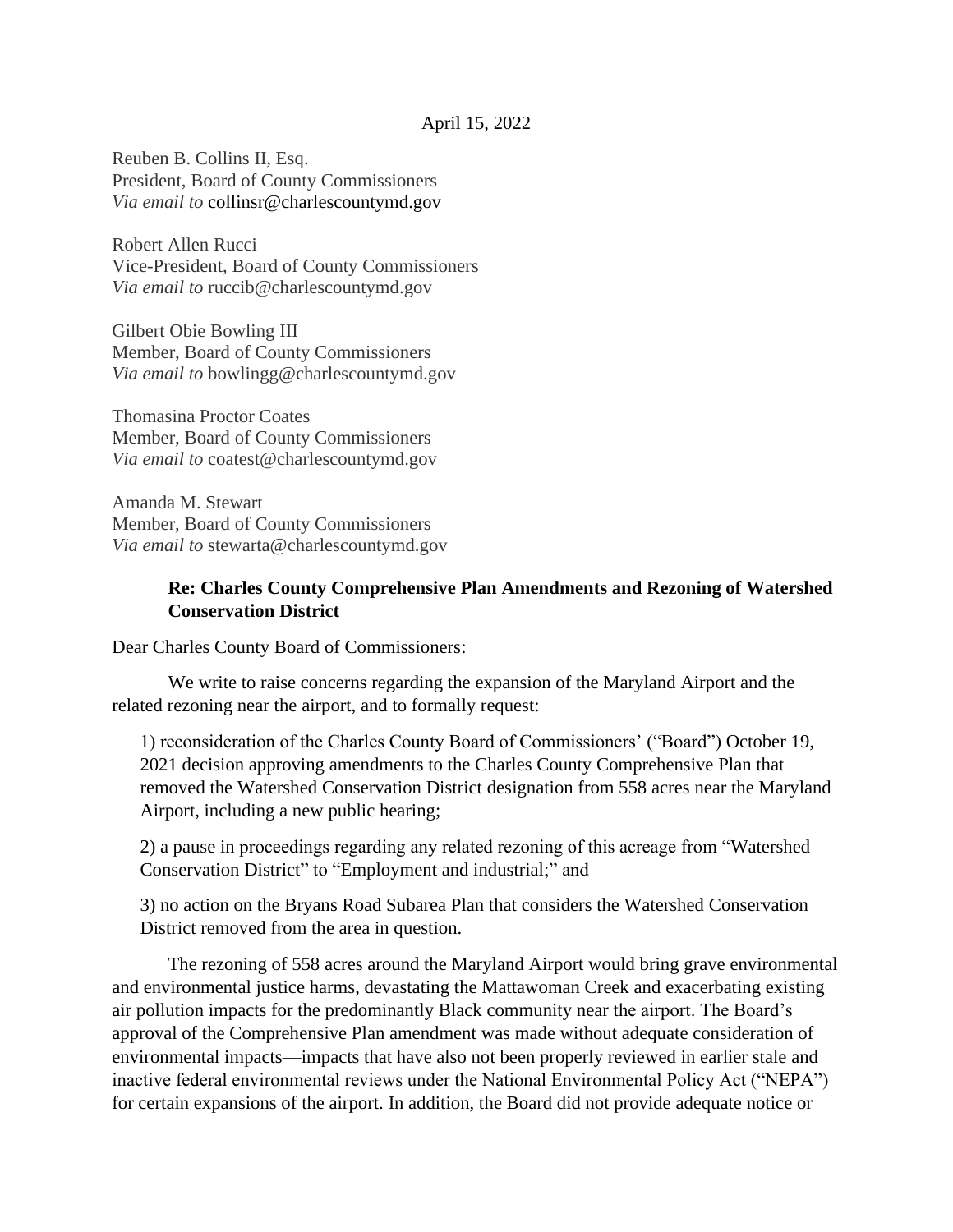ability to participate in the public hearing on the Comprehensive Plan amendments held on September 22, 2021, as required by the Maryland Open Meetings Act. For these reasons, we request that the Board reopen and reconsider the Comprehensive Plan amendments made on October 19, 2021, and immediately pause any related rezoning proceedings, or change in land use designations (other than returning the area to the Watershed Conservation District), pending the completion of forthcoming federal environmental reviews of the Maryland Airport expansion.

## I. Background

The Maryland Airport is located in a predominantly Black area of Charles County, Maryland.<sup>1</sup> This area has also been designated an "Equity Emphasis Area," which entitles it to special consideration in local planning to promote racial equity.<sup>2</sup> The airport is located less than a mile from Matthew Henson Middle School and JC Parks Elementary School, both of which also have predominantly Black student populations.<sup>3</sup> The airport is situated on 215 acres, and had approximately  $22,000$  airplane takeoffs and landings in  $2020<sup>4</sup>$ . The airport primarily serves piston-engine airplanes, the vast majority of which are fueled by aviation gasoline (avgas), which contains lead.<sup>5</sup> Lead is an extremely dangerous neurotoxin, and there is no safe level of lead in blood.<sup>6</sup> Airborne lead can be inhaled by people near airports, either from direct aircraft emissions or from interacting with contaminated soil or dust from earlier aircraft emissions.<sup>7</sup> In January 2022, EPA announced that it will review and evaluate whether emissions from small planes using leaded avgas endanger public health and welfare, promising to make a proposed "endangerment finding" in 2022 and a final endangerment finding in 2023.<sup>8</sup>

The Maryland Airport has been in the process of expanding for at least the last two decades, and while some of those expansion plans have already been realized, much of the expansion has not yet been completed, including the completion of the runway extension to

<sup>2</sup> Metropolitan Washington Council of Governments, Resolution Endorsing Equity Emphasis Areas as a Key Planning Concept and Tool to Inform Decision Making and Action (Oct. 2021), *available at*

https://go.boarddocs.com/md/chrlsco/Board.nsf/files/C92PEX63B5D6/\$file/Certified\_Resolution\_R46-2021\_-\_Endorsing\_Equity\_Emphasis\_Areas\_as\_a\_Key\_Planning\_Concept\_and\_Tool.pdf; Equity Emphasis Areas in Charles County, *available at*

https://nces.ed.gov/ccd/schoolsearch/school\_detail.asp?Search=1&Miles=10&Zip=20640&ID=240027000592; National Center for Education Statistics, Matthew Henson Middle School,

https://nces.ed.gov/ccd/schoolsearch/school\_detail.asp?ID=240027000599.

6 *Id*.

7 *Id*. at 2.

<sup>&</sup>lt;sup>1</sup> The airport is located near Bryans Road, Maryland, which is approximately 62.2% Black. U.S. Census Bureau, QuickFacts, Bryans Road CDP, Maryland, https://www.census.gov/quickfacts/bryansroadcdpmaryland.

https://go.boarddocs.com/md/chrlsco/Board.nsf/files/C92PEZ63B79A/\$file/COG%20EEAs%20- %20Charles%20County%20Map.pdf.

<sup>&</sup>lt;sup>3</sup> National Center for Education Statistics, JC Parks Elementary School,

<sup>4</sup> Charles County, Maryland Airport, https://www.meetcharlescounty.com/maryland-airport/.

<sup>5</sup> National Academies of Sciences, Engineering, and Medicine, Option for Reducing Lead Emissions from Piston-Engine Aircraft (2021), at 1, https://www.nap.edu/catalog/26050/options-for-reducing-lead-emissions-from-pistonengine-aircraft.

<sup>8</sup> EPA, Regulations for Lead Emissions from Aircraft, https://www.epa.gov/regulations-emissions-vehicles-andengines/regulations-lead-emissions-aircraft.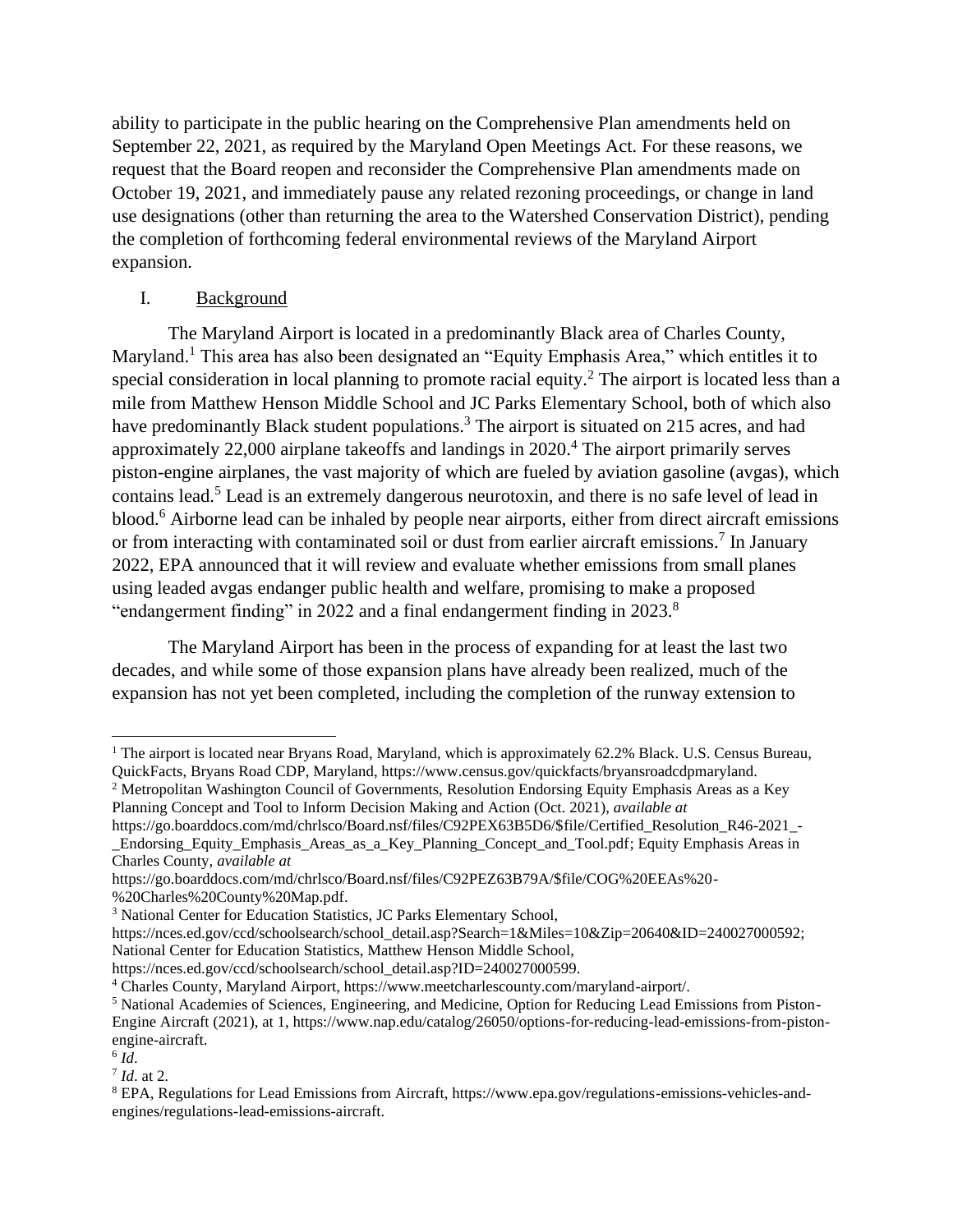4,300 feet and additional hangar construction, among other projects. As discussed further below, these additional expansions will require new environmental review under NEPA, and we understand the airport is in the early stages of beginning a new NEPA analysis.

On October 19, 2021, the Charles County Board of Commissioners approved a series of amendments to the county's Comprehensive Plan that are intended to facilitate development in the vicinity of the airport by removing the "Watershed Conservation District" designation on 558 acres. The removal of the environmental protections afforded by this designation paves the way for a rezoning of the 558 acres from "Watershed Conservation District" to "Employment and Industrial." The rezoning of this land has not yet been completed, and there are important reasons why it must not be implemented.

Charles County applied the Watershed Conservation District designation to these 558 acres in 2017 in order to protect the environmentally sensitive area that drains into Mattawoman Creek, an important tributary of the Potomac River. This zoning change for these and other thousands of acres was specifically intended to protect the undeveloped land, which is environmentally sensitive and predominantly forested, and prevent future stormwater pollution and degradation of the Mattawoman Creek and Port Tobacco River watersheds.

The Piscataway People, including the Maryland state-recognized Piscataway Indian Nation and Piscataway Conoy Tribe, have long lived in the Mattawoman watershed region (as part of a much larger Piscataway homeland).<sup>9</sup> In 2013, Preservation Maryland placed twelve indigenous landscapes in six Maryland counties on its Maryland Endangered list, including the Mattawoman watershed, which is threatened by the urban and suburban development in and around Waldorf, Maryland.<sup>10</sup> The area near the Maryland airport includes important indigenous areas, including historic tracts and paths.<sup>11</sup>

<sup>&</sup>lt;sup>9</sup> Indigenous Cultural Landscapes Study for the Nanjemoy and Mattawoman Creek Watersheds (Nov. 2015), https://chesapeakeconservancy.org/wp-content/uploads/2020/02/NanjemoyMattawoman-ICL-FINAL.pdf. <sup>10</sup> *Id*. at 2.

<sup>11</sup> *Id*. at 47.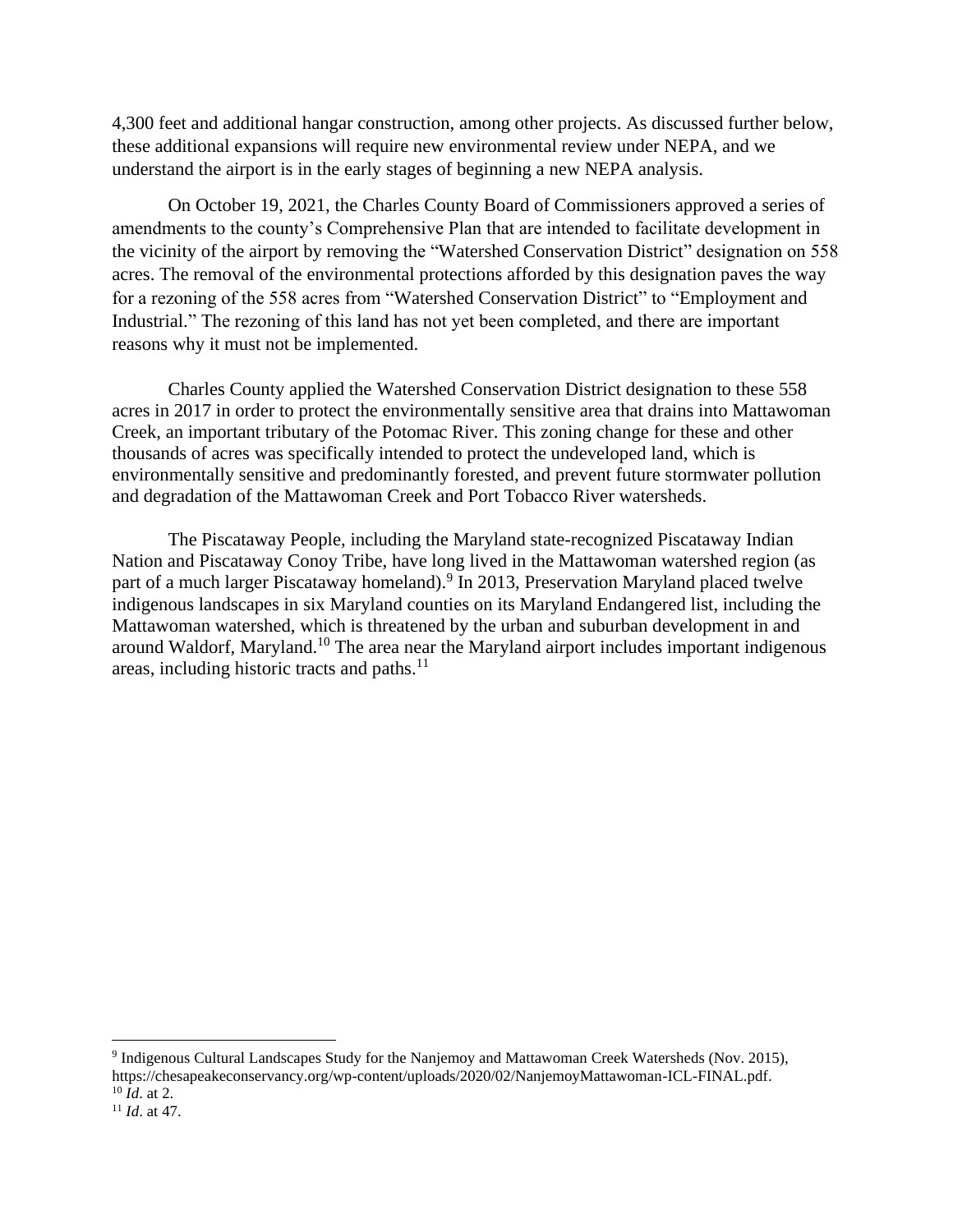

Source: Indigenous Cultural Landscapes Study for the Nanjemoy and Mattawoman Creek Watersheds at 47 (Nov. 2015), https://chesapeakeconservancy.org/wp-content/uploads/2020/02/NanjemoyMattawoman-ICL-FINAL.pdf

Lithics have also been found at the airport site itself.<sup>12</sup>

The Mattawoman Creek is ranked eighth out of 137 watersheds in Maryland for freshwater stream biodiversity and supports spawning for anadromous fish.<sup>13</sup> It is also a highly popular bass fishing destination, and the site of bass tournaments that bring a significant amount of economic activity into the county.<sup>14</sup> But the Mattawoman's health is tenuous, and is already declining due to development and the county's failure to require adequate stormwater management.<sup>15</sup> The Mattawoman was listed as impaired due to nutrient pollution in 1996, and later pollution control plans have accordingly called for roughly 50% reductions in nutrients from urban stormwater runoff.<sup>16</sup>

<sup>12</sup> *See* 2002 Environmental Assessment.

<sup>&</sup>lt;sup>13</sup> Maryland Department of Natural Resources, Mattawoman Case Study,

https://dnr.maryland.gov/fisheries/pages/fhep/mattawoman.aspx.

 $^{14}$   $\tilde{I}$ *d*.

<sup>15</sup> *Id*.

<sup>&</sup>lt;sup>16</sup> Charles County Municipal Stormwater Restoration Plan (Dec. 2017) at 39,

https://www.charlescountymd.gov/home/showpublisheddocument/4319/637231408687400000.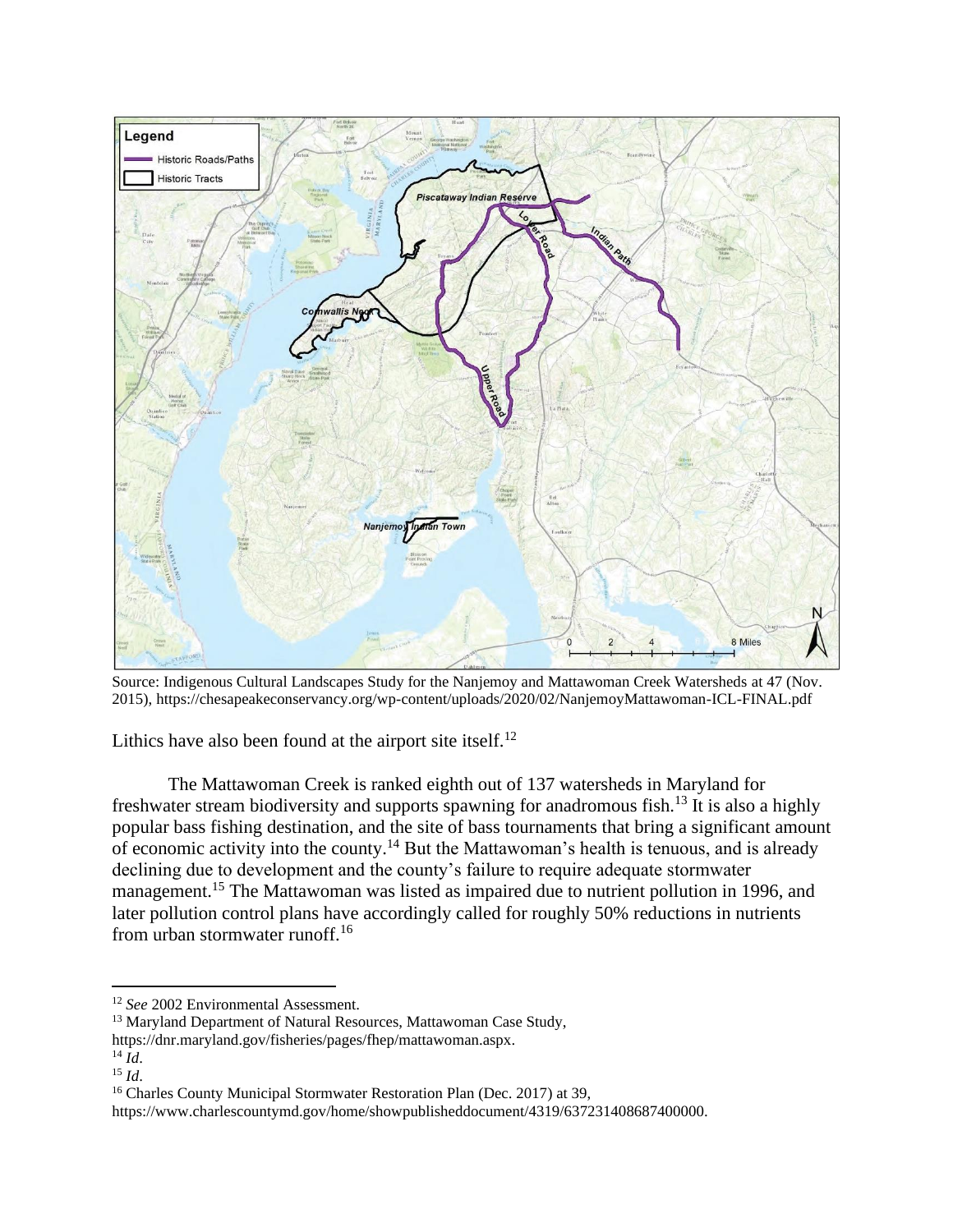In 2012, during the early part of the 2016 Comprehensive Plan process, federal and state agencies had concerns about the health of Mattawoman Creek. A Mattawoman Ecosystem Management Interagency Task Force was formed, and the task force transmitted a report to Charles County, including detailed recommendations regarding stormwater management and future development.<sup>17</sup> Removal of the Watershed Conservation District designation from this area reverses course on these plans and exacerbates the existing stormwater pollution concerns.

## II. Federal Review under the National Environmental Policy Act

In approving the Charles County Comprehensive Plan amendments that will facilitate rezoning 558 acres in Charles County from "Watershed Conservation District" to "Employment and industrial," the Board of Commissioners declined to adequately address the numerous environmental and environmental justice concerns implicated by this significant change. During the Charles County Planning Commission's 2021 consideration of the proposed amendments, the county's Department of Planning and Growth Management dismissed questions that members of the Planning Commission had asked about environmental impacts and environmental justice impacts, on the grounds that those questions had been reviewed in a 2002 Environmental Assessment ("EA")<sup>18</sup> regarding certain planned expansions of the airport, and that this EA concluded with the Federal Aviation Administration ("FAA") issuing a "Finding of No Significant Impact."<sup>19</sup> But this reliance on old, separate environmental reviews for certain airport expansion projects ignores the fundamental fact that the environmental impacts from rezoning 558 acres near the airport will necessarily be substantially different from the impacts associated with a 2002 expansion of the airport facility itself.<sup>20</sup> The significant stormwater runoff and other impacts associated with potential development of hundreds of acres in the Mattawoman Creek watershed will be different in kind and in scope from the impacts associated with the extension of the airport runway and other airport expansion projects considered in the 2002 EA, and require their own consideration. Moreover, the 2002 EA is stale, having been completed two decades ago.<sup>21</sup> The County has shirked its duty to engage in any review of the environmental and environmental justice impacts associated with the amendments and planned rezoning.

<sup>&</sup>lt;sup>17</sup> The Case for Protection of the Watershed Resources of Mattawoman Creek: Recommendations and Management Initiatives to Protect the Mattawoman Ecosystem (March 2012),

https://dnr.maryland.gov/fisheries/Documents/Mattawoman\_Ecosystem\_Final\_Report\_March\_2012.pdf. <sup>18</sup> While this EA was finalized in 2002, the FAA issued a "Finding of No Significant Impact" in 2003.

<sup>19</sup> *See, e.g.*, Ex. A (Memorandum from Department of Planning and Growth Management to Charles County Planning Commission, June 17, 2021).

<sup>&</sup>lt;sup>20</sup> In addition, the Planning and Growth Management staff promised the Planning Commission that a study that was in the process of being written would answer all of the Planning Commission's questions. The study did not address the environmental or environmental justice issues, and did not address the lead pollution that is impacting children at the two public schools near the airport, as promised by the staff. While the study is an economic one, it only addressed 50 acres of the area proposed now for rezoning.

https://go.boarddocs.com/md/chrlsco/Board.nsf/files/C43TCB713909/\$file/Industrial%20Market%20Analysis%206 \_16\_2021.pdf.

 $\frac{20}{21}$  Pursuant to NEPA's implementing regulations, an agency must supplement NEPA documents if "[t]he agency makes substantial changes in the proposed action that are relevant to environmental concerns," or if "[t]here are significant new circumstances or information relevant to environmental concerns and bearing on the proposed action or its impacts." 40 C.F.R. § 1502.9. An agency's NEPA review is inadequate if it relies on outdated information or outdated NEPA documents. *See, e.g.*, *N. Plains Res. Council, Inc. v. Surface Transp. Bd.,* 668 F.3d 1067, 1086–87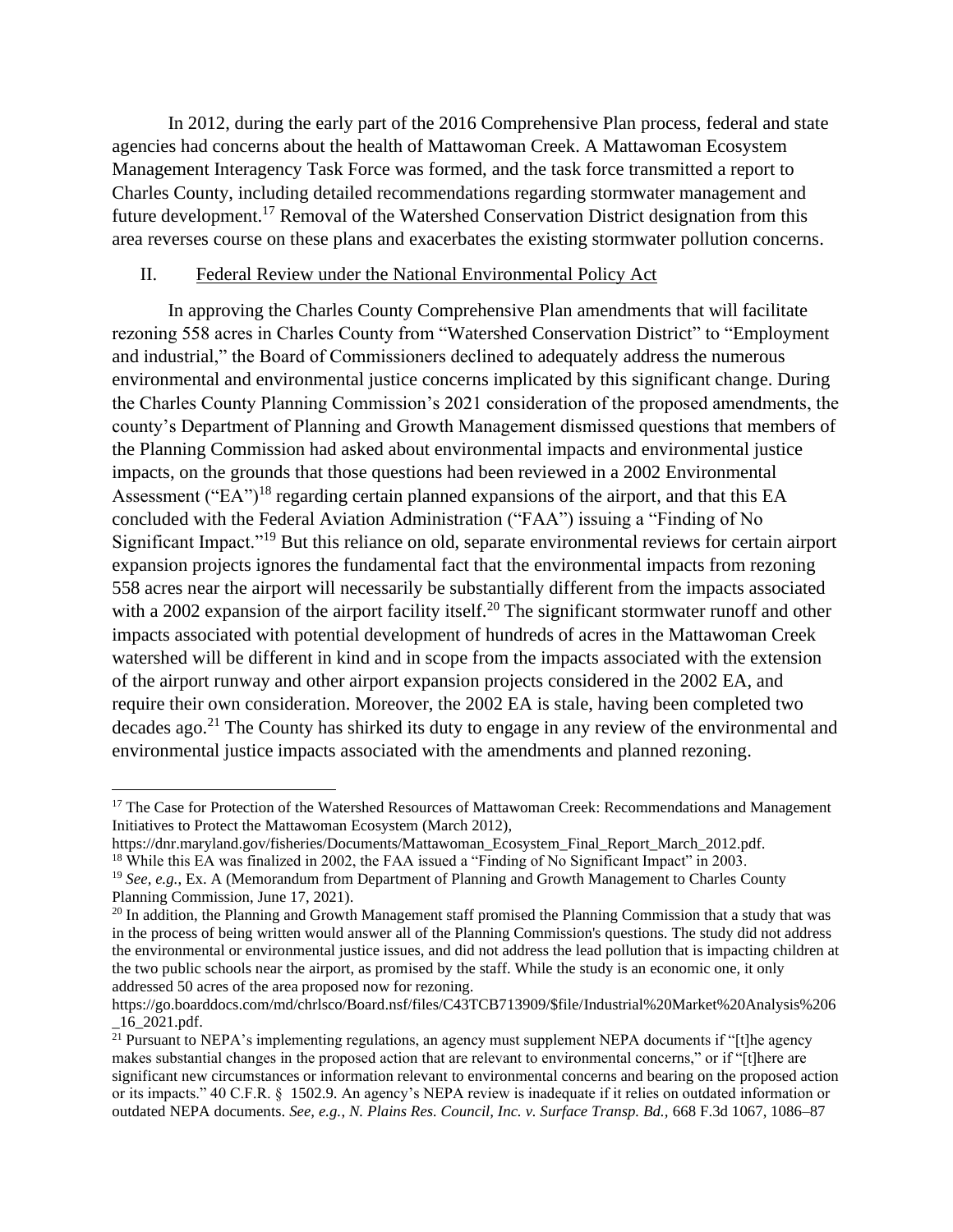In addition, at least three federal agencies expressed serious concerns about the environmental impacts of Maryland Airport expansions and the inadequacy of the prior federal NEPA reviews. At the time the 2002 EA was conducted, federal agencies, including the U.S. Army Corps of Engineers and the U.S. National Parks Service, expressed concerns about a failure to consider alternatives to the proposed airport expansions, failure to consider ultimate project design and cumulative impacts, and significant long-term adverse impacts to the Mattawoman.<sup>22</sup> Among other things, the National Park Service expressed its opinion that the airport expansion would cause "significant long-term adverse effects to Mattawoman Creek" and concern that because of discrepancies between the planned expansion and the aircraft the airport planned to serve, the EA "may not be disclosing the ultimate design of Maryland Airport."<sup>23</sup> In 2014 and 2015, with the airport construction not yet completed, FAA worked on a draft supplemental EA to address the impacts of 6.5 acres of tree clearing that had become necessary to complete the original construction project contemplated in the 2002 EA. But this supplemental EA was never finalized, after the U.S. Environmental Protection Agency ("EPA") wrote a letter to FAA raising concerns regarding the vagueness of the EA, improper segmentation of airport construction projects, and failure to consider potential indirect and cumulative impacts of the projects, including to the Mattawoman, which EPA recognized is "under many stresses."<sup>24</sup>

We understand that the Maryland Airport is now planning additional expansions that will require new environmental review under NEPA.<sup>25</sup> Specifically, the Maryland Airport plans to construct new hangars and associated infrastructure, and this project will require a new EA.<sup>26</sup> Yet, on October 19, 2021, staff at the county commissioners' public work session discussing the Comprehensive Plan amendments dismissed concerns from the public about airport expansions on the grounds that the airport expansion was "already approved and has been ongoing."<sup>27</sup> This incomplete explanation erroneously suggested that all decisions and approvals regarding the airport expansion have been completed.<sup>28</sup>

<sup>(9</sup>th Cir. 2011) (concluding that the Surface Transportation Board did not take a "hard look" at environmental impacts when it relied on a ten-year-old aerial survey); *see also W. Watersheds Project v. Abbey,* 719 F.3d 1035, 1052 (9th Cir. 2013) (finding that the agency's NEPA process was deficient, in part because the agency relied on a thirty-year-old EIS without explaining why that data remained accurate); *Lands Council v. Powell*, 395 F.3d 1019, 1031 (9th Cir. 2005) (finding that six-year-old data, without updated habitat information, was too stale).

<sup>22</sup> *See e.g*., Ex. B (Letter from Paul R. Wettlaufer, Transportation Program Manager, U.S. Army Corps of Engineers, to John Robinson, Talbert and Bright, Inc. (June 21, 2001) (raising concerns that the proposed Maryland Airport construction did not comply with NEPA or the Clean Water Act) and Letter from Wink Hastings, Landscape Architect, National Park Service, to Maria Stephens, Federal Aviation Administration (June 29, 2001) (raising NEPA concerns regarding the proposed Maryland airport construction).

<sup>&</sup>lt;sup>23</sup> Ex. B. (Letter from Wink Hastings, Landscape Architect, National Park Service, to Maria Stephens, Federal Aviation Administration (June 29, 2001)) at 5-6.

<sup>24</sup> *See* Ex. C (letter from EPA to FAA, Oct. 30, 2014 and attached technical comments).

<sup>25</sup> *See* Ex. D (letter from Genevieve Walker, Environmental Protection Specialist FAA, to Bonnie Bick, Nov. 29, 2021).

<sup>26</sup> *See id*.

<sup>27</sup> *See* Charles County Commissioners Meeting (Oct. 19, 2021) at time stamp 2:06:39,

http://openstream.charlescounty.org/mediaVideoExternal.jsp?&file=/meetings/2021/October/BOCC\_101921.mp4&t itle=Charles%20County%20Commissioners%20Meeting.

<sup>&</sup>lt;sup>28</sup> See also id. (noting that FAA never made a record of decision on its 2015 Supplemental EA on related airport expansions and that this Supplemental EA is "no longer an active document").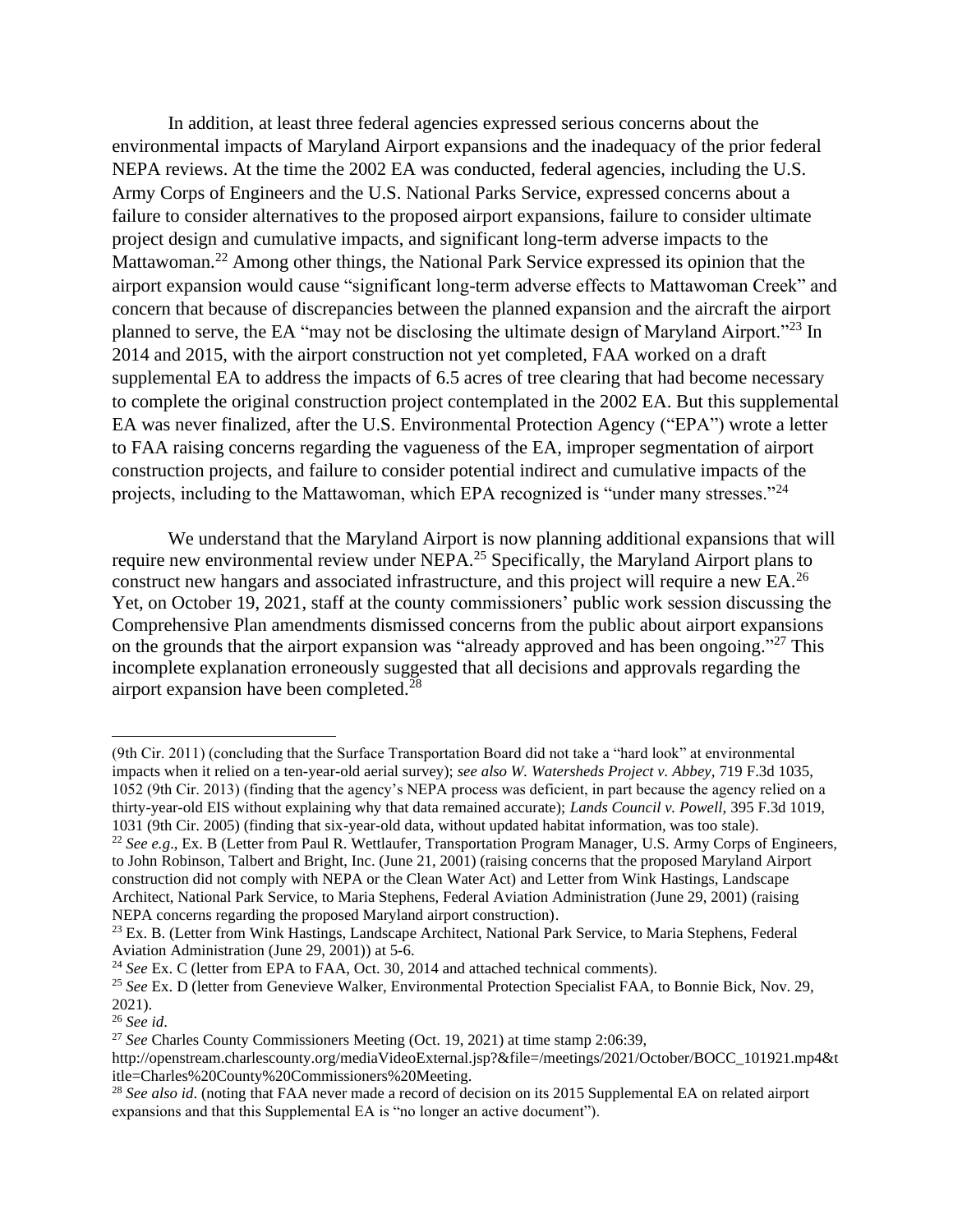Because the environmental and environmental justice impacts associated with the Comprehensive Plan amendments have not been properly considered, and because there is a new forthcoming federal environmental review of additional expansions of the Maryland Airport, the Board should reopen and reconsider its approval of the Comprehensive Plan amendments, and halt any progress on rezoning efforts until after environmental reviews of both the amendments and the future federal airport expansion have been concluded. The significant lead air pollution, stormwater pollution, and other environmental and public health impacts associated with the airport expansion and related rezoning must be considered before the county takes any further actions facilitating development near the airport. The need for further environmental review is underscored by EPA's recent decision to issue an "endangerment finding" for leaded avgas later this year, recognizing the long-overdue need for federal protection of our air from this largest source of lead air pollution.

## III. Public Participation

The Maryland Open Meetings Act requires that public bodies, like the Charles County Board of Commissioners, give the public "reasonable advance notice" of the time and location of meetings of public bodies, as well as reasonable access for the public to attend such meetings.<sup>29</sup> On the date of the public hearing for the Comprehensive Plan amendments (which was being held virtually due to Covid-19 precautions), the Board abruptly changed the procedure to one more complex and convoluted, and as it proved, unworkable. Many individuals had trouble testifying, and some made great and persistent effort to testify but were prevented from doing so. Some were promised calls from the county that never came. We know of some who were unable to testify, but the total number of witnesses prevented from speaking is not known and unknowable. In no way can this process be considered even minimally sufficient to qualify as public participation.

After the hearing, several organizations sent a letter to the County Commissioners requesting an additional hearing because of the public participation irregularities, many of which were detailed in the letter.<sup>30</sup> At the Commissioners' work session on October 19, 2021, the Commissioners failed to address the specific issues outlined in this letter and declined to grant the additional hearing.

\*\*\*

In conclusion, we request that the Charles County Board of Commissioners immediately reopen and reconsider its October 19, 2021 decision approving the amendments to the Charles County Comprehensive Plan and hold a new public hearing. We further request that the Board pause any rezoning proceedings for the 558 acres surrounding the Maryland Airport and refrain from making any zoning decisions or changes in land use classifications for these acres, other than restoring the Watershed Conservation District designation to the affected properties, until after the environmental and environmental justice impacts are considered and the forthcoming

<sup>29</sup> Md. Code §§ 3-302; 3-102(c).

<sup>&</sup>lt;sup>30</sup> See Ex. E (letter from Mattawoman Watershed Society and Friends to Charles County Board of Commissioners, Oct. 19, 2021).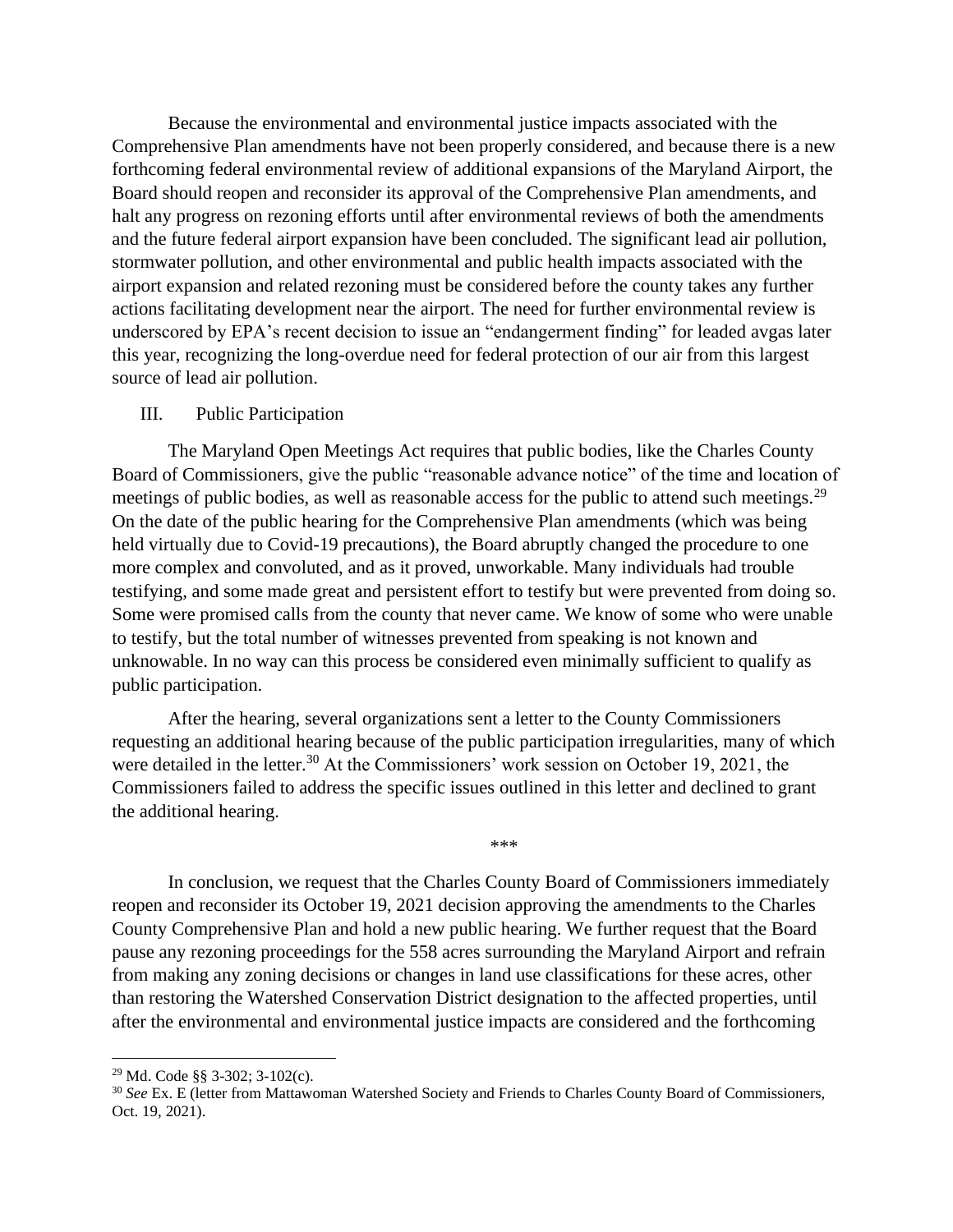EA for certain airport expansion plans is completed. Finally, the County should not take action on the Bryans Road Subarea plan that considers the Watershed Conservation District removed in the 558 acres surrounding the airport.

Sincerely,

Kelly Canavan AMP Creeks Council

Bonnie Bick Chapman Forest Foundation bonniebick@gmail.com

Dr. Richard Cook Charles County Medical Society

Anna Sewell Earthiustice asewell@earthjustice.org

Scott Sewell Maryland Bass Nation

Karyn Molines Maryland Native Plant Society

Alex Winter Mattawoman Watershed Society

Deanna Wheeler Nanjemoy-Potomac River Coalition

Francis Gray Piscataway Conoy Tribe

Julie Tayac Yates Piscataway Indian Nation

Dean Naujoks Potomac Riverkeeper

Phillip Musegaas Potomac Riverkeeper Network

Jim Lawson Southern Maryland Fair Skies Coalition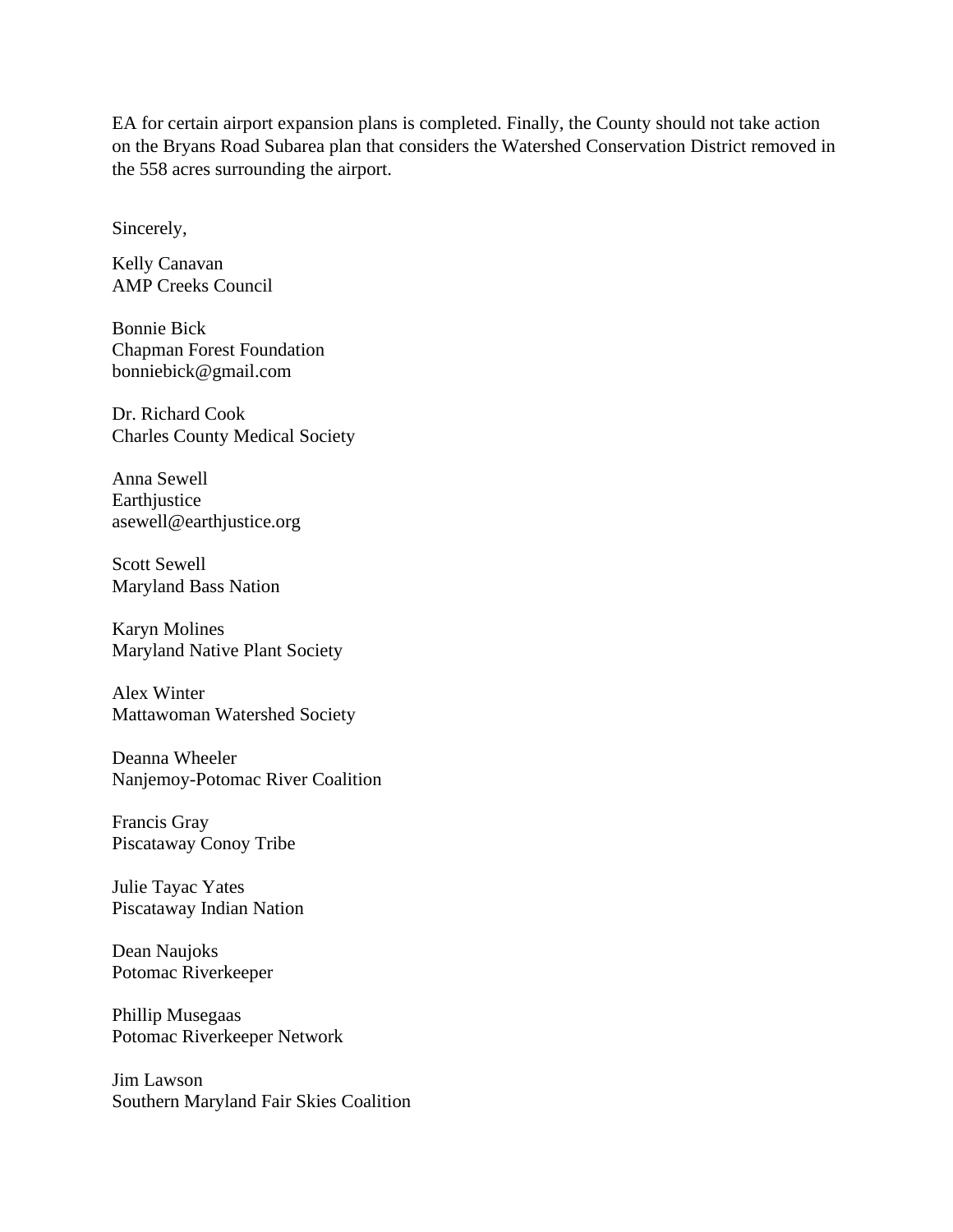Ongisa Ichile-Mckenzie Southern Marylanders for Racial Equality

**CC:** Brian Frosh Attorney General of Maryland oag@oag.state.md.us

> Mark Belton Charles County Administrator beltonm@charlescountymd.gov

> Wes Adams Charles County Attorney adamsw@charlescountymd*.*gov

Christine Conn Maryland Department of Natural Resources Christine.Conn@maryland.gov

Jim Uphoff Maryland Department of Natural Resources jim.uphoff@maryland.gov

Genevieve Walker Federal Aviation Administration Genevieve.J.Walker@faa.gov

Steve Harman Army Corps of Engineers steve.harman@usace.army.mil

Gail Scott EPA Region 3 scott.gail@epa.gov

Suzanne Trevena EPA Region 3 Trevena.suzanne@epa.gov

Wendy O'Sullivan National Park Service wendy\_o'sullivan@nps.gov

Kanti Srikanth